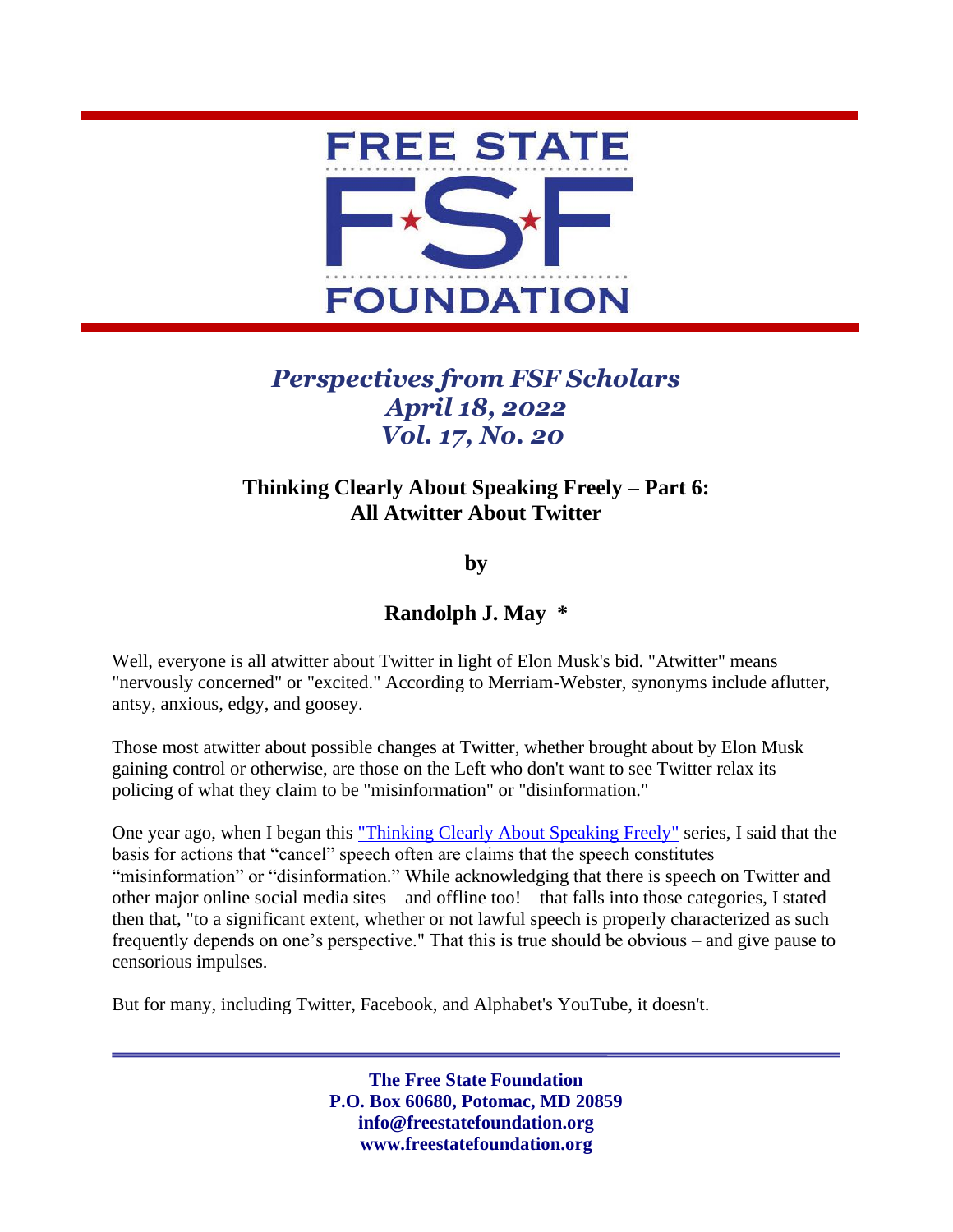There are many examples of "misinformation" or "disinformation" claims serving as a basis for suppressing speech regarding matters of public significance. The classification as misinformation – until the day the Biden Administration changed its own stance – of speech suggesting COVID-19 may have been manufactured in, or leaked from, a lab in China is one example.

What I'll call the "Hunter Biden Laptop Story," back in the news now, is perhaps the prime example. Twitter and Facebook famously blocked or otherwise restricted posts that linked to the *New York Post's* stories about Hunter Biden's laptop. While the explanations differed at times, such as when Twitter claimed the *Post's* stories were "potentially harmful" or "may be unsafe," the proffered rationales, in the main, could be nicely encapsulated in Facebook's explanation: "This is part of our standard process to reduce the spread of misinformation."

Twitter, Facebook, and others were provided some cover for their blocking and suppressing actions by the letter signed by 51 former "intelligence" officials suggesting, at the same time they conceded they did not know whether the contents of Hunter Biden's laptop were "genuine," that they were "suspicious." They surmised the laptop story could be a "Russian information operation."

The *New York Post* published its first "Hunter Biden Laptop Story" on October 14, 2020, three weeks before the November election. Because that story and subsequent ones claimed that the laptop's messages linked now-President Biden to his son's questionable business dealings in Ukraine and China, they obviously were of public import.

At a March 2021 congressional hearing on misinformation and social media, then-CEO Jack Dorsey declared Twitter had made a "total mistake" by restricting the sharing of the *New York Post's* October 2020 reports about Hunter Biden's emails. He said it was a "process error."

Well, whatever. Thanks, Jack.

We now know that the "Hunter Biden Laptop Story" almost certainly was not based on Russian misinformation or disinformation.

Let me be clear about this: I don't know what Hunter Biden did or did not do that may be suggested by the thousands of documents recovered from his laptop. And I don't know whether whatever he did or did not do constituted any crimes that implicated his father. My purpose here, decidedly, is not to offer any opinions or draw any conclusions about whatever facts ultimately may emerge on those points. That's for investigations ultimately to determine, perhaps even with the help of a newly curious mainstream media press corps.

Rather, my purpose, in continuing the conversation I began in Part I of this series, is to say that, in the long run, here in America, whether we can sustain an environment in which information and ideas are exchanged freely, whether by the press or by interested citizens, and in which people can speak freely, is more important than what happens to Hunter Biden, or even President Biden, in the near-term.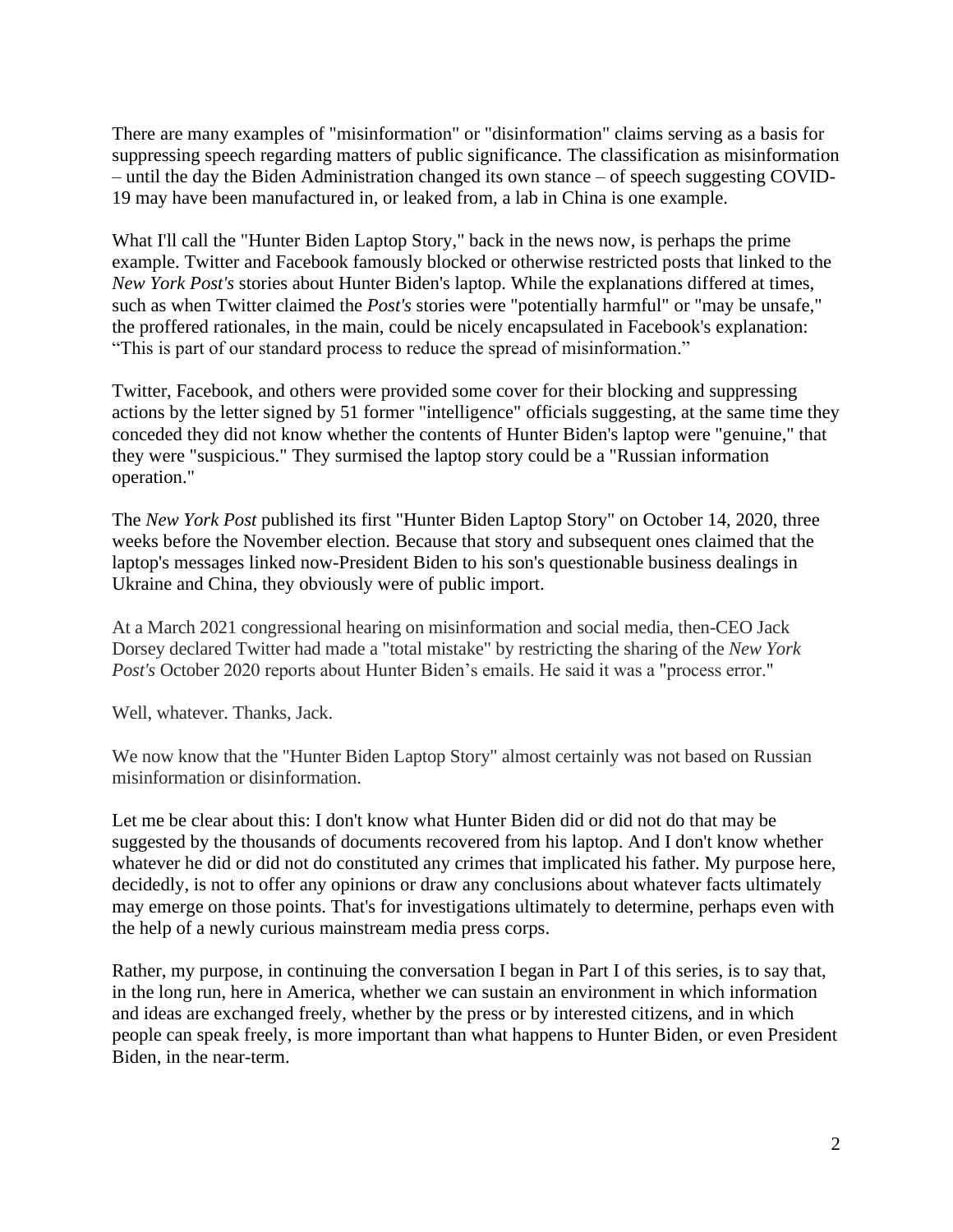Back in September 2018, Jack Dorsey referred to Twitter as a "public square" and "a global town square" while emphasizing the importance of "free and open exchange" on the site. In a March 2019 post, Facebook CEO Mark Zuckerberg described Facebook as the "digital equivalent of a town square." Perhaps this was all simply spouting platitudes.

But it would be good for the country, and for the robust discourse upon which the health of our democratic experiment ultimately depends, if Twitter, Facebook, YouTube, and other online platforms that claim to be spaces where free and open exchanges occur, begin to act in less censorious ways. At a minimum, this would require them to adopt a higher, more stringent bar before classifying speech as "misinformation" or "disinformation" than previously employed.

This does not mean that, if they wish, they necessarily should limit the policing of content on their platforms to concededly unlawful speech. There is content beyond that which is traditionally entitled to First Amendment protection that, in some instances, they may wish to restrict. As private entities, they generally are protected by the First Amendment in doing so, with only a few exceptions, say, for example, if they willingly coordinate speech-suppressive actions with the government.

While troubled by the range and extent of Twitter, Facebook, and YouTube cancellations, in the previous five parts of this series I never have gone so far as to suggest that the First Amendment would permit the government to dictate the platforms' content moderation policies and decisions. And, on the other side of the coin, I haven't endorsed the notion, at least as they presently operate, that Twitter and the other dominant platforms should be considered common carriers required to carry all lawful messages indiscriminately.

For now, I have some hope that Elon Musk's bid for Twitter, even if not ultimately successful, may lead to changes at Twitter and other platforms that cause them to be less quick to censor speech – even when they lawfully can. A good start would be an announced willingness to presume, at least as a default position, that the response to claims that certain speech constitutes "misinformation" or "disinformation" is to allow that speech to be tested in the marketplace of ideas. In other words, the default position should be to rely on a free market approach to encourage more speech, not less.

As I said in closing Part 1 of this [series,](https://freestatefoundation.org/thinking-clearly-about-speaking-freely-2/) the free speech values at the heart of the Founders' First Amendment are central to our country's Constitutional Culture. These free speech values should be nourished and supported in the private sphere by individuals and private sector firms and institutions even when not compelled by the Constitution. A robust Constitutional Culture, properly understood, can play an important role in combatting the Cancel Culture.

\* Randolph J. May is President of the Free State Foundation, a free market-oriented think tank in Rockville, MD. The views expressed in this *Perspectives* do not necessarily reflect the views of others on the staff of the Free State Foundation or those affiliated with it.

**\* \* \***

Randolph J. May, [Thinking Clearly About Speaking Freely](https://freestatefoundation.org/wp-content/uploads/2021/04/Thinking-Clearly-About-Speaking-Freely-–-Part-1-041921.pdf) – Part 1, (April 19, 2021)

Randolph J. May, [Thinking Clearly About Speaking Freely](https://freestatefoundation.org/wp-content/uploads/2021/05/Thinking-Clearly-About-Speaking-Freely-–-Part-2-050321.pdf) – Part 2, (May 3, 2021)